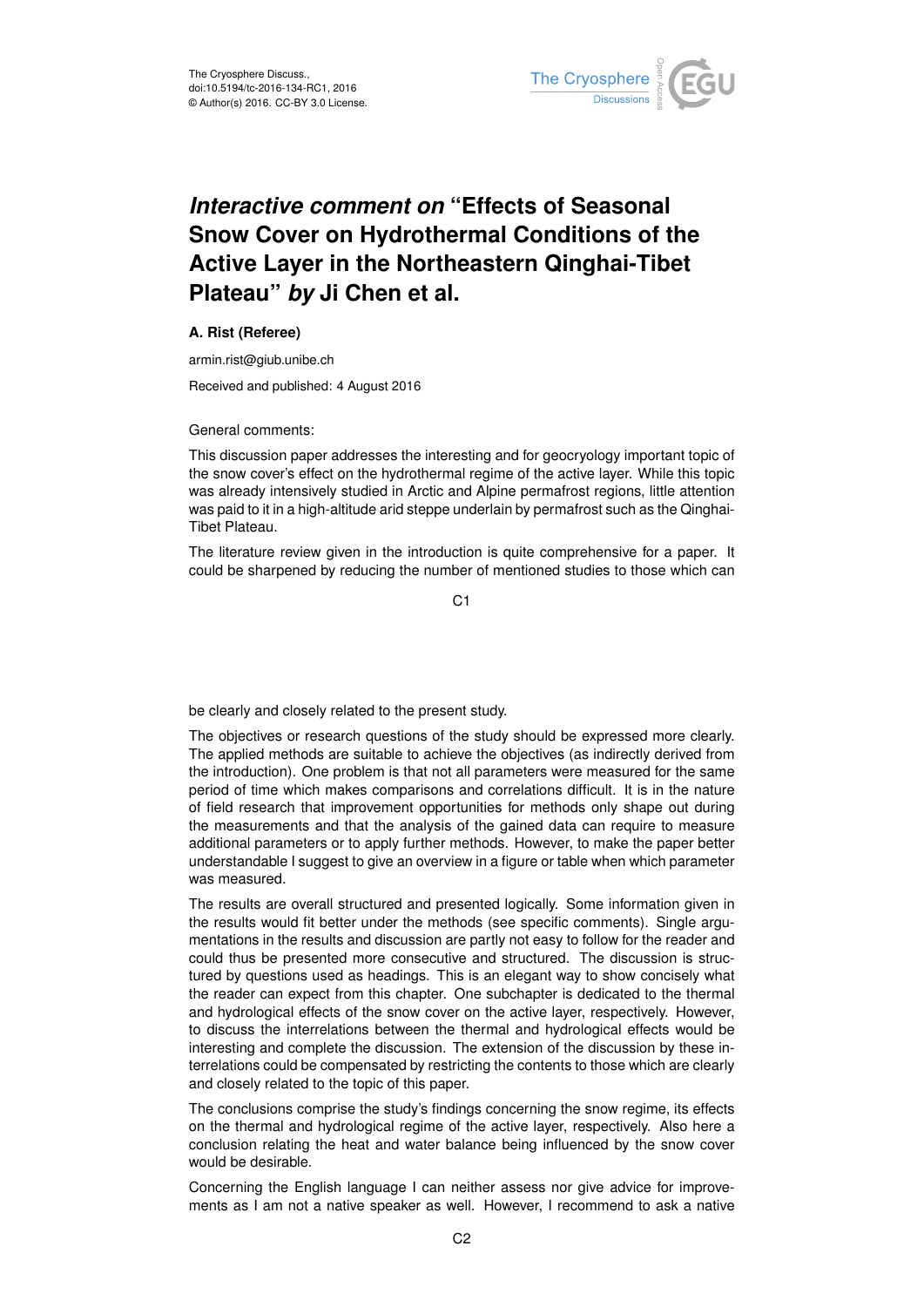speaker to smoothen the English.

Although I checked minor revisions my comments are quite numerous. However, they are not severe concerning the content. After the revision I strongly recommend to accept this paper for publication in the journal TC.

Specific comments:

Line 13: Make transition smoother from first to second sentence;

Line 17: An event cannot be thick –> find correct formulation;

Line 19: Not clear; could it be like this: cooling of the active layer will be increased if the snow is removed all year round and even more if it is removed in winter, spring and autumn, but left in summer;

Line 21: Don't understand; was the snow removed only some weeks in autumn and then left? Above you wrote that the snow was removed the whole year or at least whole seasons;

Lines 22, 87, ...: I suggest either soil moisture or soil water content, but not soil moisture content;

Line 24: You already mentioned the decrease of the soil water content in the last sentence of  $(2)$ ;

Line 25: Less compared to what?

Lines 26-28: First mention that you observed lower soil temperatures and higher soil water contents at the NSS than at the SRS; then come up with your interpretation; another reason is the higher albedo of snow; look for literature on this topic;

Lines 36-37: Do all these authors in brackets give statements to all topics you mentioned in the sentence before? If not, please put each citation directly after the corresponding topic to make clear which content originates from which author/s;

C3

Line 39: 'Alpine' is an adjective, but can not be used in addition as a noun as 'Arctic' or 'Antarctic'; furthermore, 'Alpine' is usually related to the European Alps, while 'alpine' identifies an altitudinal belt in mountains;

Line 39: Do all these authors in brackets give statements to all topics you mentioned in the sentence before? If not, please put each citation directly after the corresponding topic to make clear which content originates from which author/s;

Line 47: Only for fresh snow; for old snow the albedo can drop below 80%;

Lines 49-50: 'specific latent heat of fusion at the transition from ice to liquid water' rather than 'latent heat' as the released energy is related to a given mass; where did you get the value 335 kJ/kg from?; in all physics books I know it is 334 kJ/kg;

Line 50: Delays compared to what? To an imaginary lower value of the specific latent heat of fusion?

Lines 53, 54: Only 'snow' instead of 'snow cover' because a cover has a thickness but here you refer to a material constant;

Line 55: Do you mean the European Alps? there are also other Alps like those e.g. in New Zealand;

Line 55: I suggest '... that the daily rate of the increase in the thermal conductivity coefficient of snow is ...'; I guess this increase takes place during the melting period, but you have to tell the reader otherwise it is not clear.

Line 67: Name the country where these mountains are;

Line 69: Regarding 'temperature difference': as average over the whole winter season?

Line 72: Why 'Pole'? Do you mean ....'in the arctic and subarctic regions'?

Line 77: Well, there is also an insulation effect below the given values, which rather refer to a (nearly) complete thermal insulation of the ground from the atmosphere by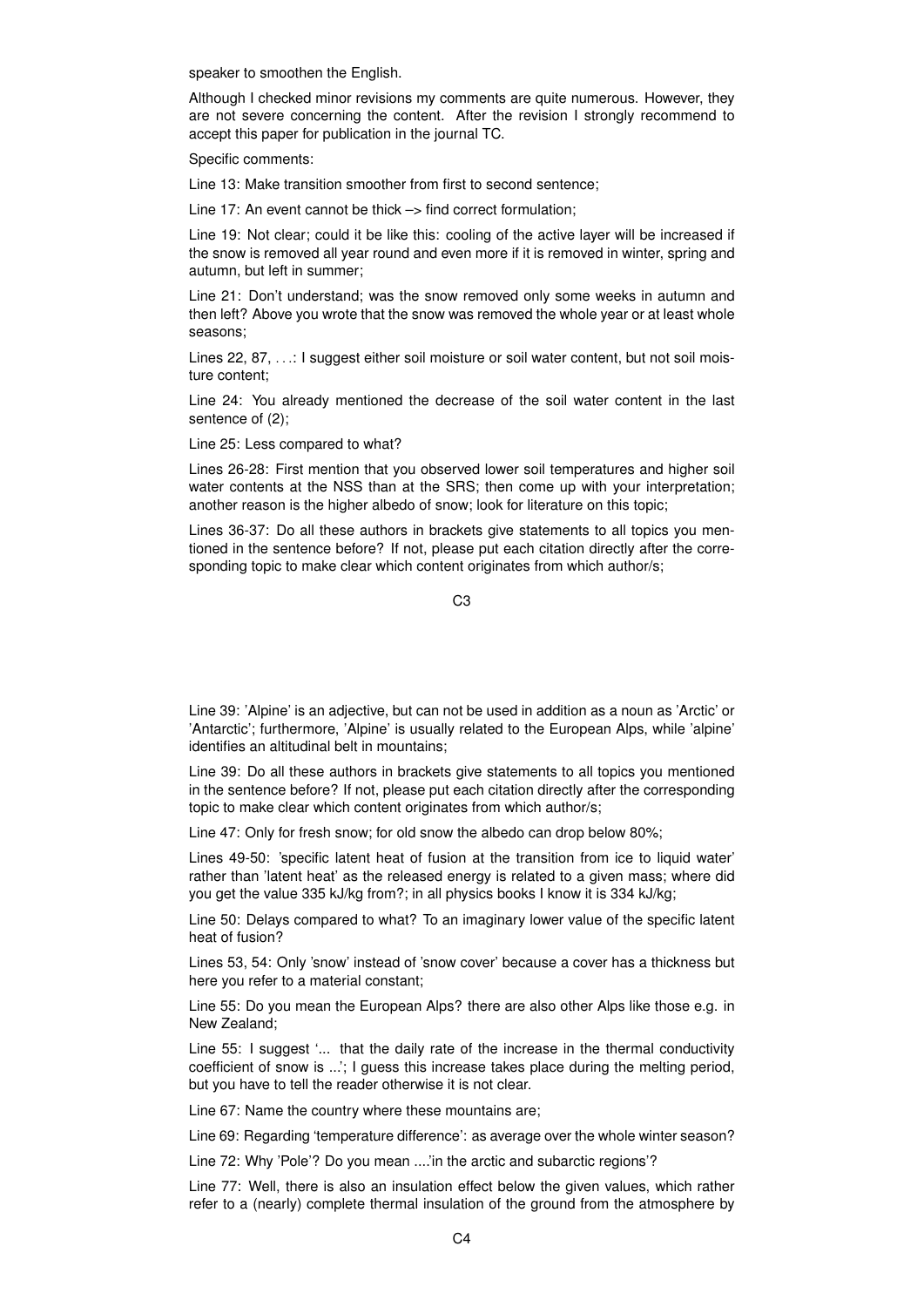the snow cover;

Line 85: More than what?

Line 89: 'the permafrost shell thickness of the surface layer' -> I don't understand what you mean by this; please highlight;

Lines 91-94: What is the main finding of this study related to your study?

Lines 95-96: You already explicated this statement in lines 43-59; avoid repetitions; you could start the sentence like: While previous studies investigated ..., in this study ...';

Line 98: Not 'mountain island permafrost' but 'patchy mountain permafrost';

Line 100: Please explain these findings more detailed; Lines 101-109: Clearly tell the objectives or research questions of your study somewhere after the literature review and the gaps of knowledge;

Line 105: Do you mean '... down to a depth of ...?';

Line 110: I suggest simply: '2. Methods';

Line 111: 'Description of' is dispensable, omit it;

Line 121: Label the figure parts using small letters (a, b, c), refer to them in the figure caption (below the figure) an give explanations only there;

Line 122 (Fig. 1a): Red points for cities are quite dominant compared to the landscape and especially the monitoring site; I recommend to make at least the monitoring site more visible (e.g. red frame);

Line 122 (Fig. 1a): The unit is usually given in [...]; would also do it like this here and throughout the manuscript (please check in all figures, tables and in the text where you give the unit after a numerical property);

Line 122 (Fig. 1a): I recommend to use the color gradient for the elevation inversely:

 $C<sub>5</sub>$ 

green for lowest and brown for highest altitudes (more common and intuitive);

Line 122 (Fig. 1a): Add a scale bar;

Line 124 (Fig. 1b): Could you show the topographic map or an aerial photograph in the background to get a better impression of the soil surface coverage?

Line 124 (Fig. 1b, Legend): 'Monitoring site' is exactly the same expression as for the whole monitoring site you show in Fig. 1a - this is misleading; I suggest to use the word 'monitoring plot' for the areas you called NSS and SRS which then change to NSP and SRP;

Line 127: Give meaning of all abbreviations; figures and tables (in combination with their caption) have to be understandable by its own; check for abbreviations in figures and tables throughout the manuscript;

Lines 130-131: I suggest '..., the air temperature in the region ranged between minimum values of -32.6  $\degree$ C and maximum values of 22.9  $\degree$ C while the average annual value was ...';

Line 131: Why do you give a range for the average annual values but not for the minimum and maximum annual values?

Line 134: I suggest: 'mean annual gust speed (measured half-hourly)';

Line 134: What is the name of the river? Also show it in Fig. 1 a, b;

Lines 148 and 150 (Fig. 2a and 2b): 'Total depth' means what? Depth of the borehole, 6 m?

Lines 148 and 150 (Fig. 2a and 2b): Regarding 'Column 1:100' –> On my screen (at a view size of 100%) 1 m is equivalent to 6 mm, so the scale 1:100 might be correct in the original figure but it was changed when implanting in this document;

Lines 148 (Fig. 2a): Regarding second layer from top  $\rightarrow$  I can hardly believe that the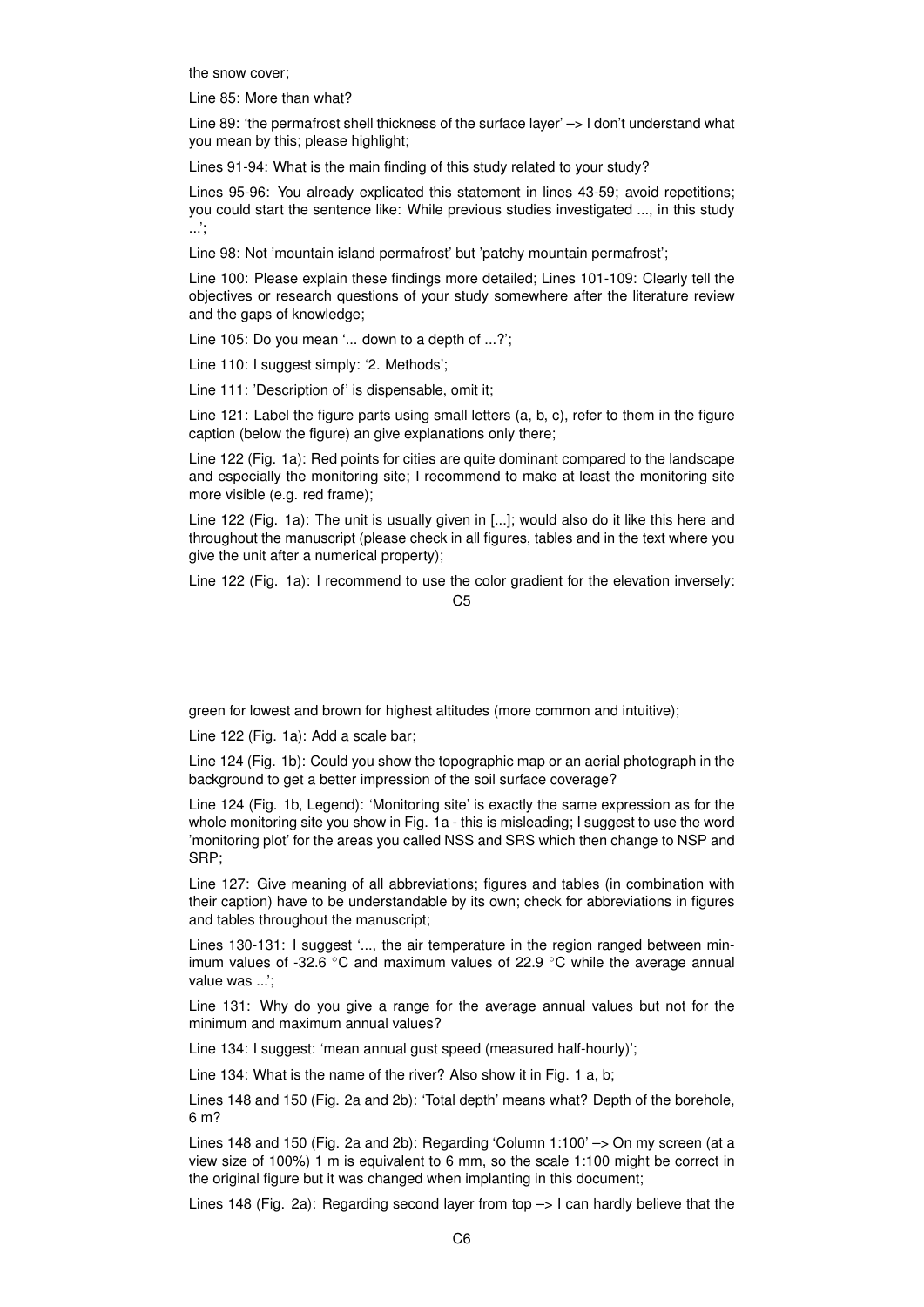soil can be saturated at a water content of 2.6 % (at 2.1 m depth) within this layer which you generally call water saturated (equivalent for third layer from top in Fig. 2b);

Line 153 . . .: You are describing the equipment here but the heading of 2.1 only refers to the monitoring site;

Line 157: Here you just refer to NSS and SRS. Explain your concept of investigating the effect of the snow cover by comparing one site with a natural snow cover with another one where you artificially removed the snow; this is essential for the understanding of the whole study; and describe it before you come to the measurement equipment;

Line 160: Ground temperature at which depth?

Line 160-161: Do you mean: maximum duration of the snow season?

Line 162: In line 153 you already mentioned a ground temperature equipment; how is it related to the probe you mention here?

Line 167: Why did you measure the soil thermal flux only at the NSS, but not at the SRS?

Line 170 (Table 1): Here you list the measurement parameters wind speed, rel. air humidity, air pressure, precipitation, albedo in the methods but you don't present them in the results or discussion; If you don't need them for your paper delete them in Tab. 1;

Line 170 (Table 1): As not all parameters were monitored for the same period of time it would be helpful to give the monitoring period for each parameter, either in this table or even more vivid in a figure;

Line 170 (Table 1): To me the following order of columns from left to right would be understandable more intuitively: Type of probe, Number of probes (NSS [as reference first], SRS), Measuring range, Measuring accuracy, Brand, Model;

Line 170 (Table 1): Please tell the measuring interval(s) of the different parameters;

 $C<sub>2</sub>$ 

Line 170 (Table 1): Why did you use different soil moisture and albedo probes at SRS and NSS? This makes it more difficult to compare the measured values;

Line 170 (Table 1): for the soil moisture probes you have to say if % refers to the gravimetric water content (as in Fig. 2) or the volumetric one;

Line 175: Not clear. Do you mean you used the measured air temperature to correct the signal of the ultrasonic sensor measuring snow depth?

Line 180: All means all, so you don't need to list some probes;

Line 182: Specify the logger by the brand, at least;

Line 186: But I can see a fence around the SRS in Fig. 3b and c; so what do you mean by snow fence?

Line 188: How could you guarantee that the SRS wasn't covered by snow again due to wind after snow removal?

Line 193 ...: A lot of information on the acquisition of soil temperature data was already given under 2.1; the information given here would fit to table 1; temperature measurement is a standard technique; why do you describe it here so extensively?

Line 205: See comments on the heading of 2.2 (Line 193) and transfer to 2.3;

Line 212-213: Did you dig the test pit and push the rods of the probes horizontally into a side wall or did you burry the probes in layers?

Line 222: Repetition, information already in Tab. 1;

Line 223: What do you mean by hydrothermal probes? The soil temperature and moisture probes together? Did you have to dig into the active layer to install the mast onto which the ultrasonic snow depth sensors is mounted or why do you mention digging in connection with the snow depth measurements?

Line 228: Do you mean because of the calibration for unfrozen conditions by the manu-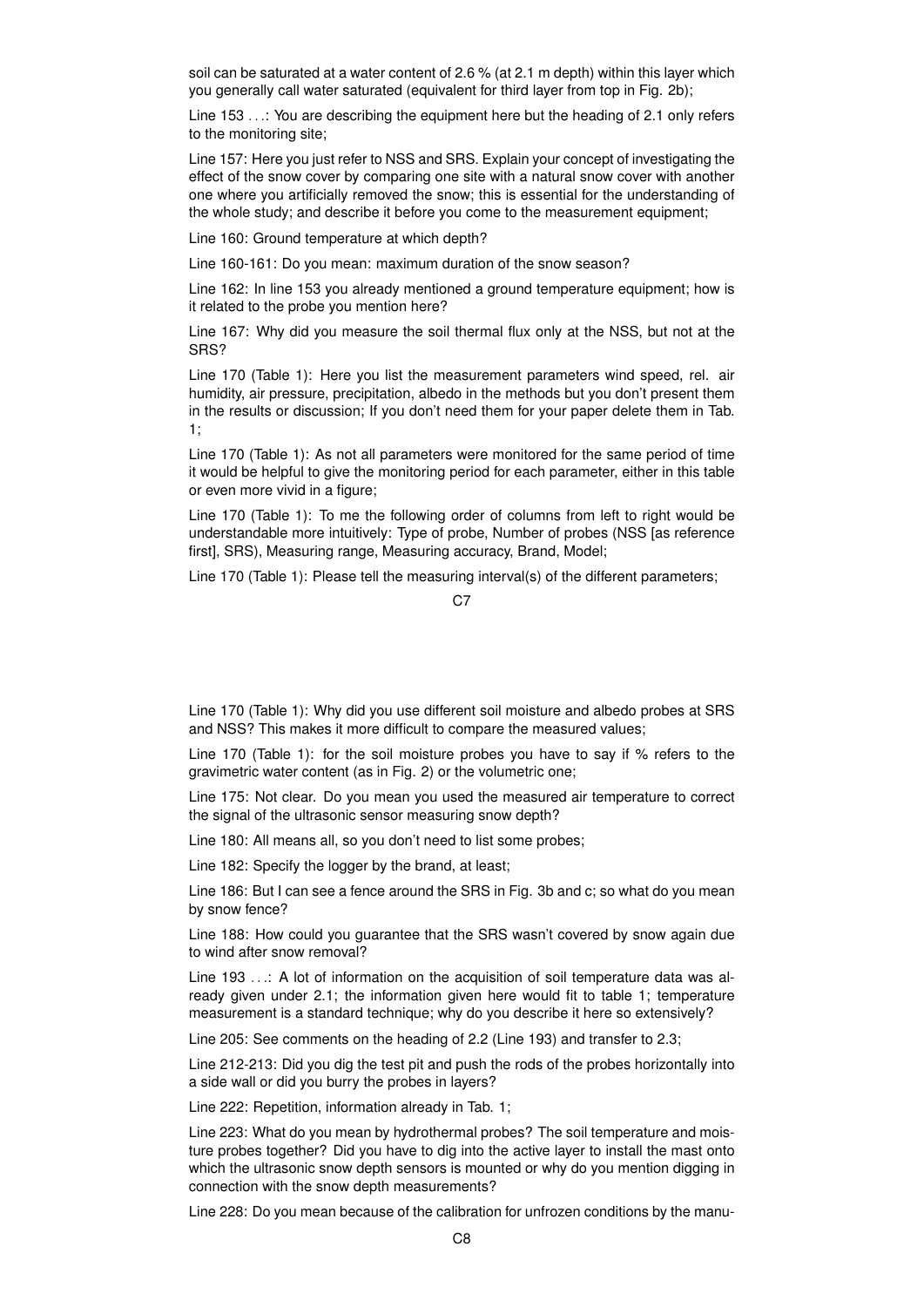facturer? How did you get the true value? By gravimetric water content measurements using soil probes? Or do you stress the fact that the probes measure the liquid water content but not the frozen water content? Not clear;

Line 237: Do you mean accumulated in total?

Line 245: I question if the snow depth can be determined with a resolution of 1 mm (surface hoar on the snow can be thicker than 1 mm);

Lines 251-252: '... snow cover remained 5 days at maximum in more than 90 % of the snowfall events, ...';

Line 253: In the same sentence you say that the snow cover would have been lasting not more than 5 days in general - this is a contradiction; instead of the words 'generally' and 'typically' try to quantify in the statements;

Line 270 (Tab. 2): Data of air temperature and radiation averaged over the seasons would be helpful here as you argue in the text with these parameters;

Line 272: As you define the depth negative in Fig. 7 the maximum depth would be 0; so either you can say something like 'the most negative depth' or you use a positive sign for depth values in Fig. 7;

Line 277: I question if the ALT can be determined with a resolution of 1 mm;

Lines 284-288: This sentence needs to be related to the ground temperature measurements of this study;

Line 286: Regarding 'at any depth'  $\rightarrow$  the mean annual ground (rather than soil) temperature MAGT refers to the depth of the zero annual amplitude (see Wu and Zhang, 2008, caption of Table 2);

Line 291: Do you mean the extremes of daily air temperatures within a year? This must become more clear because the extremes of the air temperature within a day must not be excluded to estimate the daily geothermal propagation depth;

 $C<sub>9</sub>$ 

293: Did you determine the daily geothermal propagation depth? If not, please cite the publication where you got this information from;

Line 294: It depends on the purpose; what do you want to say with these data?

Lines 293-296: I understand the sentence up to '... single time', but the words thereafter (several times, even partial time of each day) I can't logically relate to the rest of the sentence. Maybe 'or' is missing before 'even'?

Line 303 (Fig. 8): The colors in Fig. 8 should be harmonized with those in Fig. 10 regarding their meaning;

Line 303 (Fig. 8f): How do you interprete that the MAGT-curves are bent towards lower temperatures above 1.5 m? Compare to Fig. 3 in Smith & Riseborough (2002): Climate and the limits of permafrost;

Line 303 (Fig. 8f): I recommend not to choose blue and red lines in Fig. 8d as these colors are used in a different meaning in Fig. 8a - 8e;

Lines 304-307: In line 304 you say 'annual' for the entire Fig. 8, but later you say that the temperature profiles are averaged over seasons!

Lines 309-311: This should additionally be described in methods;

Line 323: 'In terms of yearly temperature,' is dispensable;

Lines 323-325: As first sentence of this paragraph I suggest: 'The mean annual soil temperature at 0.5 m depth was 0.8 °C higher for the NSS than the SRS while the temperature difference between the two sites decreased with depth being approximately zero below 2 m depth.';

Lines 325-326: According to Figure 8e they are approximately the same compared to the layer above 1.6 m!

Line 327: What do you mean by 'generally' here? Average difference over the whole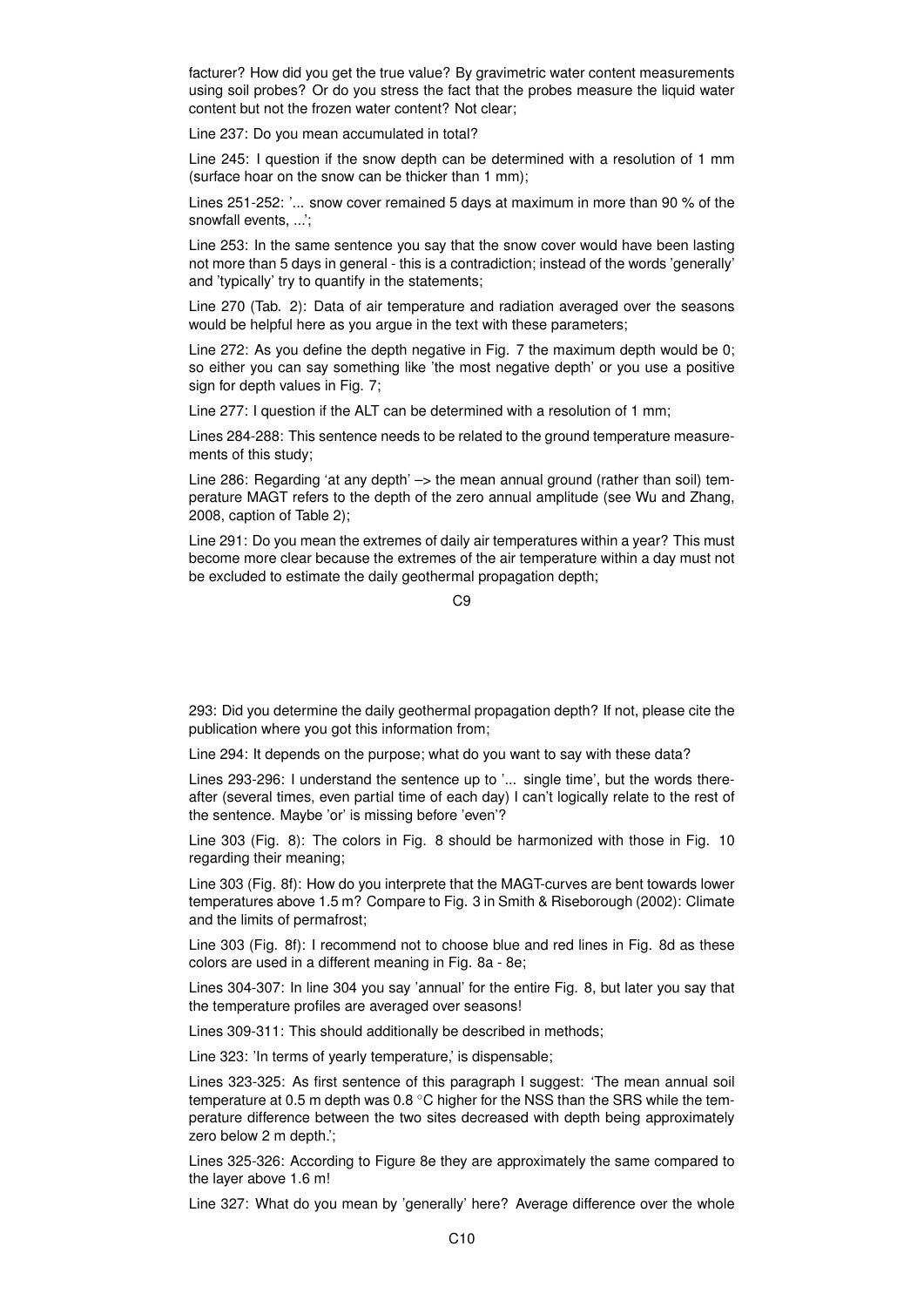depth profile or only below 1.6 m? Not clear;

Lines 328-329: This sentence in the present form belongs to methods but not to results; don't repeat methods in results;

Lines 323-333: Not clear! I suggest: 'The MAAT in Yashatu was -4.5 ◦C, -3.4 ◦C, and -3.9 ◦C in 2012, 2013 and 2014, respectively, indicating ...';

Line 333: Where did you get the value for 2012 from? According to Fig. 4 you only measured the air temperature since December 2012; you have to cite the source if it is not your own measurement;

Lines 338-339: This sentence is only valid for NSS, tell the reader;

Lines 340-341: Regarding '..., there is ...' -> Where? Do you mean at the SRS? So you have to tell it the reader. However, I see something different in Fig. 9: besides the small L-shaped area at SRS with a water content above 40 % in 2013 the water contents at NSS are higher throughout the depth profile and throughout the monitoring period;

Line 342: 'based on CS616' does not belong to results but to methods and shouldn't be repeated;

Line 342: It can, but does it or does it not?

Lines 343-345: There appeared strong changes during redistribution, but if you direclty compare the water content profile at NSS in Oct. 2013 and Oct. 2014 I roughly agree although I can see an increase from 30 to 40% between about 1.1 m and 1.7 m depth –> has to be described more clearly;

Line 345: Is the class with the highest water content from 40 to 70%? Please indicate in the color bar in Fig. 9. However, a vol. water content of 70% in gravel (as stated in Fig. 2) is very unlikely to me even for saturation (maybe in clay it would be possible);

Line 349: Just to describe what you can see anyway in Fig. 10 doesn't give an addi-

C11

tional benefit; add information in the text you can't directly see in a Fig. itself;

Lines 354-355: Sentence is too complicated to express the facts;

Line 356: Give a depth range as in Fig. 10;

Line 358: 'first' and 'then' means from 2012-2013 and from 2013-2014, respectively; express it more clearly;

Line 359 (Fig. 9): What is the upper limit of the highest class above 40 %? Please, indicate on the color bar;

Line 359 (Fig. 9): How do you explain the pronounced steps in the water content profiles, especially in 2013?

Line 360 (Fig. 9, caption): ... 'based on CS616' is an information regarding the methods and must not be repeated here;

Line 360 (Fig. 9, caption): In Table 1 you say that soil moisture at NSS was measured using a probe called SM300 but not CS616;

Lines 364-369: Too complicate; just say that you linearly interpolate between the point measurements using the soil moisture probes;

Lines 364-379: This information would be more adequate in the methods;

Line 379: A range is from a minimum to a maximum value; here you mean the difference;

Line 382: Not 'in 2013 and 2014' but 'from 2012 to 2013 and from 2013 to 2014';

Line 385: Mark figure parts either with a and b and refer to them in the caption or with NSS and SRS but not both;

Line 394: See comment on line 47 and 51;

Line 397: Cite these studies;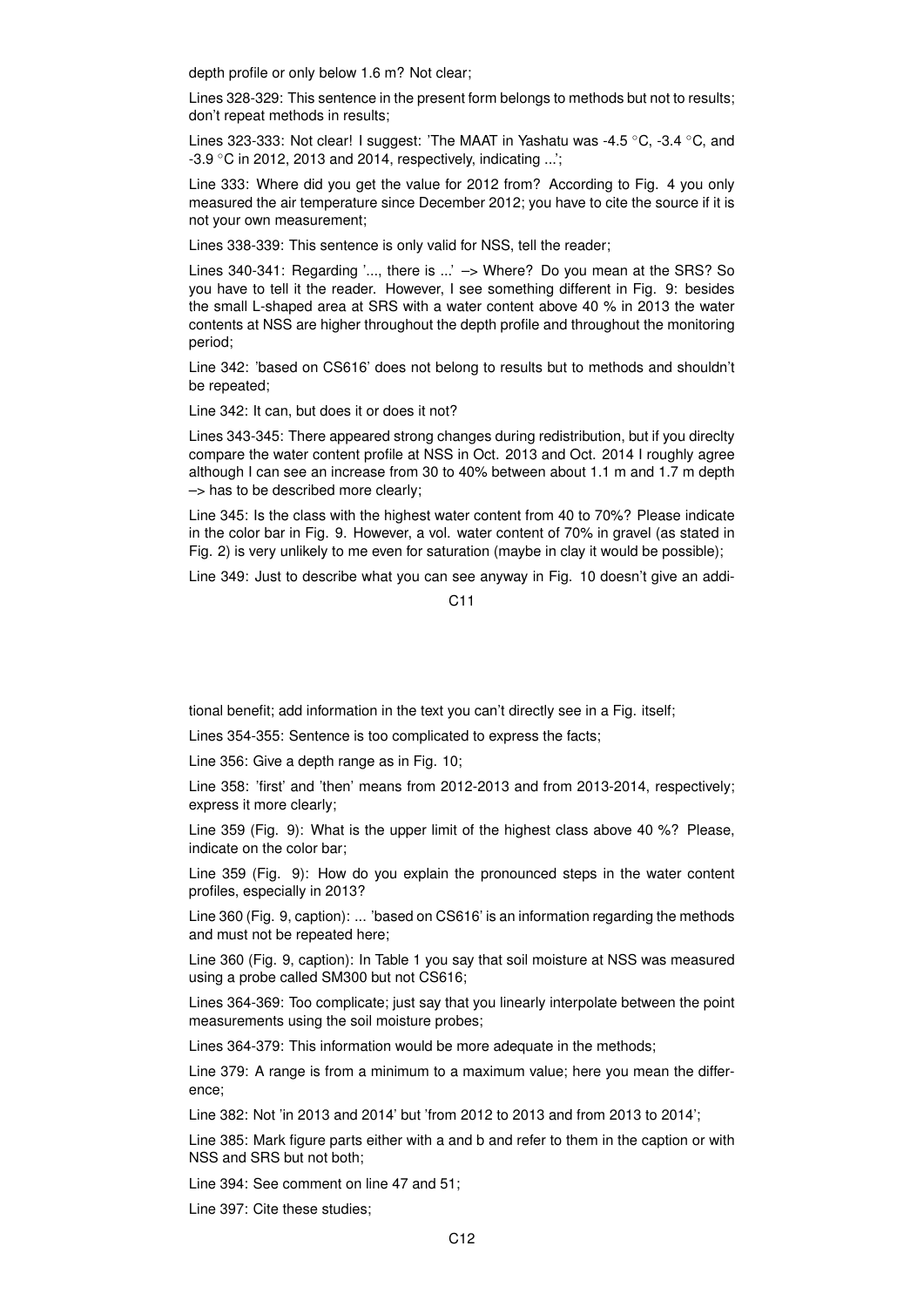Line 399: It did in case of ASR-1, but not for ASR-2;

Line 402: To see the effect of the snow cover at the SRS by comparing the 3 years 2012, 2013 and 2014 (i.e. BSR, ASR-1, ASR-2) is hardly possible as you have 3 samples (years) only, but 2 factors (air temperature and snow cover);

Lines 400-403: You cannot directly compare ASR-2 (i.e. SRS 2 years after snow removal) with NSS because the observation period of ASR-2 was 2013.12-2014.11 (line 311) while it was 2014.3.1-2015.2.28 (line 300) for NSS; however, you can compare SRS and NSS in the same period of monitoring as shown in Fig. 8e. Maybe you meant this, but it is not clear;

Line 407: Are these results yours? If not, cite the publication in the same sentence;

Line 409: This finding means that the ground cooling effect due to the change of the albedo by the first snow cover in autumn is less effective than the cooling due to the stronger heat dissipation without snow; finally, the thermal insulation (and during this season warming) effect of the snow cover overbalanced the cooling effect due to the higher albedo of snow in this study;

Lines 414-415: '... when the ground temperature is higher than the air temperature'?

Line 418: Table 3 shows results and should thus be presented in chapter 3, but not only in the discussion;

Line 418 (Table 3, caption): This is again another period of time than for the collection of the other data (soil temperature, air temperature, water content); so it is difficult to relate them to each other;

Line 424: Which areas?

Line 426: not correct: latent heat is released by freezing and by condensation, but not by a decrease in the water content; if the soil water content in autumn is less than the year before, also the latent heat released during freezing will be less; is it this point you

 $C<sub>13</sub>$ 

wanted to make? Then make it clearer, please;

Line 427: See comment on line 50;

Line 429: But at 4000 m a.s.l. altitude the pressure is much lower –> adapt the following calculations to a realistic atmospheric pressure at 4000 m a.s.l.;

Line 431: How did you determine this heat capacity? Please show that it is realistic using the content of mineral material, ice and water;

Line 430-433: Has to be explained more clearly. Just by reducing the water content the temperature won't decrease! However, the heat to be extracted from 1 m3 of soil to freeze the water equivalent to a VWC =  $1\%$  is 3350 kJ. If the same heat would be extracted from the same body of soil without freezing (i.e. if already al the water is frozen or al the water remains liquid) a temperature decrease of 1.5  $\degree$ C would occur. For the heat of vaporization the argumentation is equivalent;

Line 435 . . .: I can't see that you used the thermal flux data to verify 'this phenomenon' explained above. I would just argue that at higher water contents more heat has to be extracted for freezing than in drier soils. The atmosphere can take up only a given amount of heat under given meteorological conditions. After freezing, in driers soils more heat that can be dissipated is left for ground cooling resulting in lower temperatures;

Line 438: To make these four stages more visible I suggest a diagram rather than a table;

Line 444: It should be like this, but Table 3 shows the opposite! You argued for all other months. I would say the higher/lower values in February/June at the NSS than at SRS is just natural variability;

Line 446: Even greater than in Table 3? And why should the heat exchange be different at NSS and SRS if there is no snow? Because of the higher water content at NSS than at SRS? Then you need to argue which processes lead to the assumed result; however,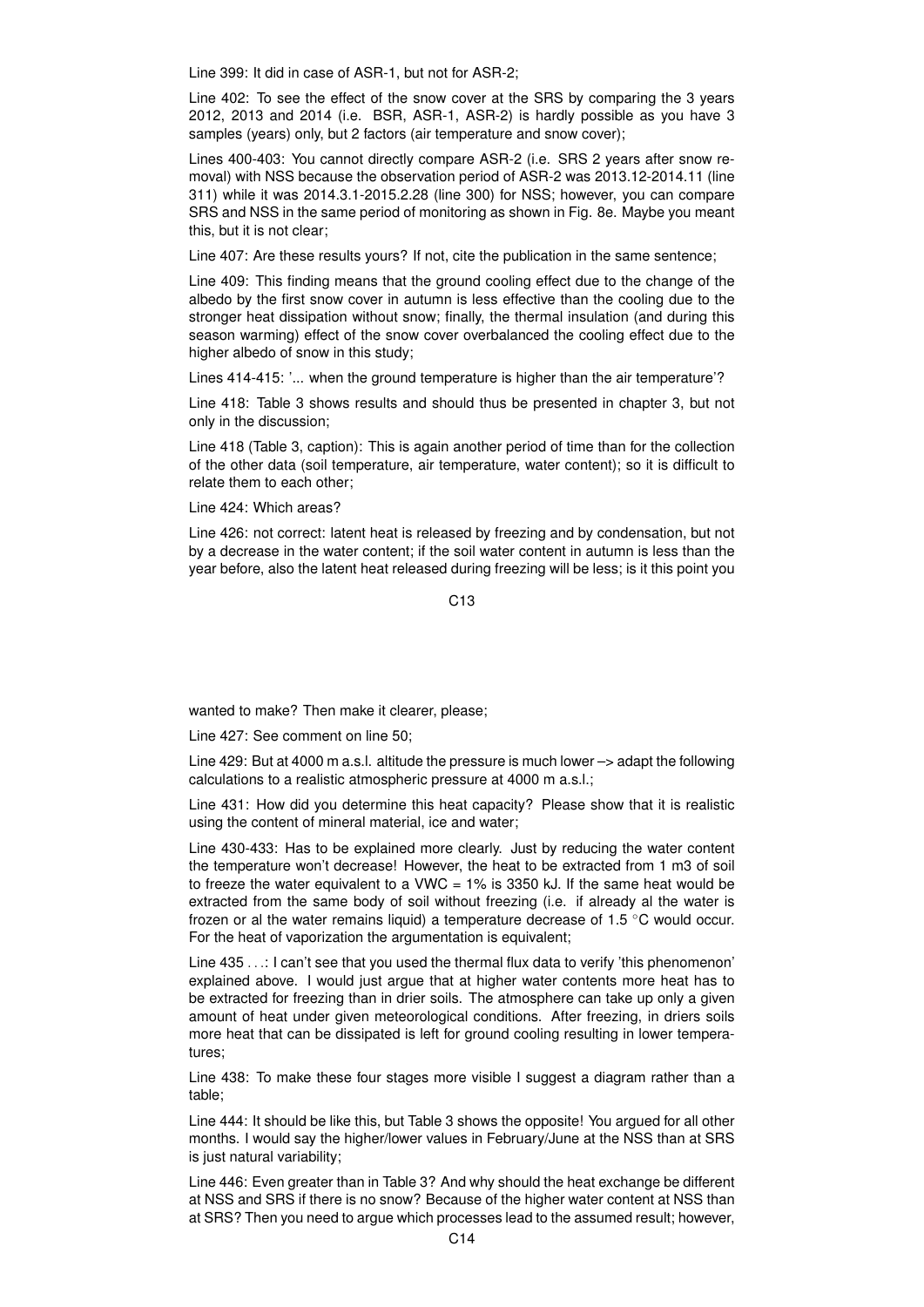it has to be consistent with your other findings;

Line 456: Instead of the grain size distribution it is rather the pore size distribution;

Line 457: Why and how? I would say the pore size distribution, the porosity and thus the bulk density are changed by digging, but not the grain size distribution;

Line 462: Is it possible that the digging lead to preferential flow paths in the ground? However, you dug at both sites in the same way, right?

Lines 471-473: Does the annual rainfall of Delingha originate from 1960? Or was it only published then and is a long term mean, i.e. even older? It could have changed a lot since then! So you can't compare it with todays values of Yashatu;

Lines 480-481: Is half a page really necessary to come to this explanation?

Lines 483: Repetition of line 469 –> delete;

Line 483: 'the melt water equivalent to the SWE' instead of 'this result';

Line 483: '... could have increased ... by only 4.4 % ...';

Line 493: Only in summer, when the evaporation is highest, the NSS was cooler than the SRS at 0.5 m depth (Fig. 8). However, then there was nearly no snow (Table 2). So I don't think that this effect contributed to the lower water content at SRS, otherwise the near surface temperatures (0.5 m depth) should have been higher at SRS than at NSS also in spring, winter and autumn which was not the case;

Line 497: But according to Tab. 2 there was nearly no snow in summer at your site;

Lines 498-499: But in Fig. 8 you have shown that the mean winter temperature is lower at the snow free SRS than at the snow covered NSS!

Line 504: Also this sounds logical but should have resulted in lower near surface temperatures at NSS than at SRS, also in winter, spring and autumn. Or do you think this was the case, but you couldn't show it as no data could be gained above 0.5 m depth?

C<sub>15</sub>

Then you have to say it clearly;

Line 507: Which range do you mean - within a year? Then during the first year the VWC ranged between 0 and the highest class (40 - ?%), in the second year between 0 and the second highest class (30% - 40%). So what do the 50 % decrease mean?

Line 508: '...as the snow removal duration increases' –> does it mean 'as long as the snow removal will be continued'?

Line 515: The mean surface?

Lines 523-525: The topic of your paper are the effects of the seasonal snow cover on the hydrothermal conditions of the active layer; so here you should conclude that the snow removal at SRS lead to lower water contents which can be derived from the comparison with the NSS where the measurements took place at the same period of time facing the same (dry) meteorological conditions. So far (in point 3 of the conclusions) you argue only by the temporal sequence of 3 years;

Technical corrections:

Line 15: Replace '.' by ':';

Line 21: Instead of 'maybe results' use 'may result';

Line 36: Add space between 'Brown' and 'et', and 'Lemke' and 'et;'

Lines 47, 51: Avoid words like 'helpful' or 'help'; they indicate that you want something to be or not to be; however, as scientists there is no good or bad, you should just investigate nature without judging; otherwise you are subjective rather than objective;

Line 48: Why not simply 'snow surface'?

Line 52: A physical property can't be good or bad;

Line 53: The K has to be big as it means Kelvin but not thousand;

Line 56: K instead of k in the unit W/(m·K·d);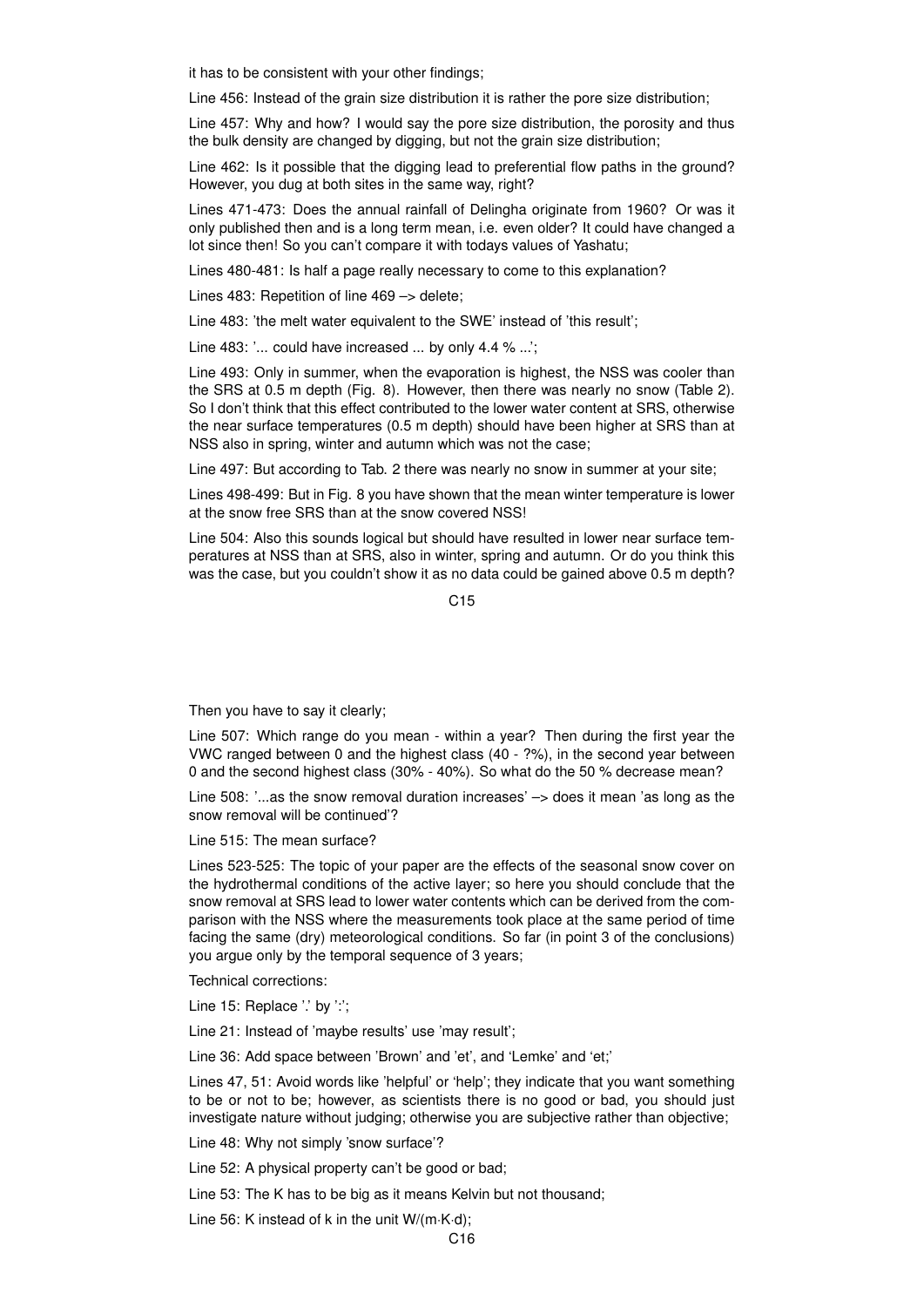Line 59: Add a space after the fullstop;

Line 60: '... with a thick ...'

Line 61: '... with a temperature difference of 20 ◦C ...';

Line 64: '... that a snow cover ...';

Line 65: not 'will have' but 'has';

Line 65: '... a remarkable ...';

Line 67: I am not a native speaker, but the English in this sentence doesn't seem to be correct to me; check with a native speaker, please;

Line 69: '..., the seasonal snow cover ...';

Line 71: Add space between 10 and ◦C;

Line 71: Add space after fullstop;

Line 74: Isn't it 'on the continent'? check with a native speaker, please;

Line 78: Add a point after 'al';

Line 82: Isn't it written CoupModel?

Line 83: I suggest 'strongly' rather than 'deeply'; check with native speaker;

Line 83: Add space after (2001);

Line 84: 'at' instead of 'over';

Line 84: '... the European Alps ...';

Line 84: '... that a 5-15 cm thick snow cover ...';

Line 88: Instead of 'melted snow' I suggest 'snow melt water'; besides the melt water originating from ground ice;

C17

Line 92: Put the acronym 'SNOW-17' after 'snow cover energy ... model';

Line 126 (Fig. 1d): Picture is slightly higher than that of Fig. 1c -> adjust

Line 135: '... found (Figure 1d)';

Line 136: ' ... 20% (Figure 1c). ';

Line 139: '... at the snow site ...';

Line 140: 'Mudstone occurs at a depth of 5.0 m for the NSS and 3.6 m for teh SRS (Figure 2)';

Line 144: '...-0.32 to -0.30  $°C..$ '; then use  $\hat{a}$ AŽto' to indicate a range throughout the document;

Lines 148 and 150 (Fig. 2a and 2b): To make it clearer I recommend to omit the vertical lines between a property and its value, e.g. Altitude: 4040 m;

Lines 148 and 150 (Fig. 2a and 2b): Regarding column 'Notes' –> To save space in the figure itself you could give this information in the caption;

Line 151: Mark figure parts either with a and b and refer to them in the caption or with NSS and SRS but not both;

Line 153: September 2009?

Line 154: '... meteorological measurement equipment ...'

Line 154: November 2009?

Line 155: '... monitored using the sensors ...';

Line 157: '. . . in May 2010 . . .'

Line 162: '... in May 2010.';

Lines 162-163: 'A set of ... was installed ... of the two plots, NSS and SRS, respec-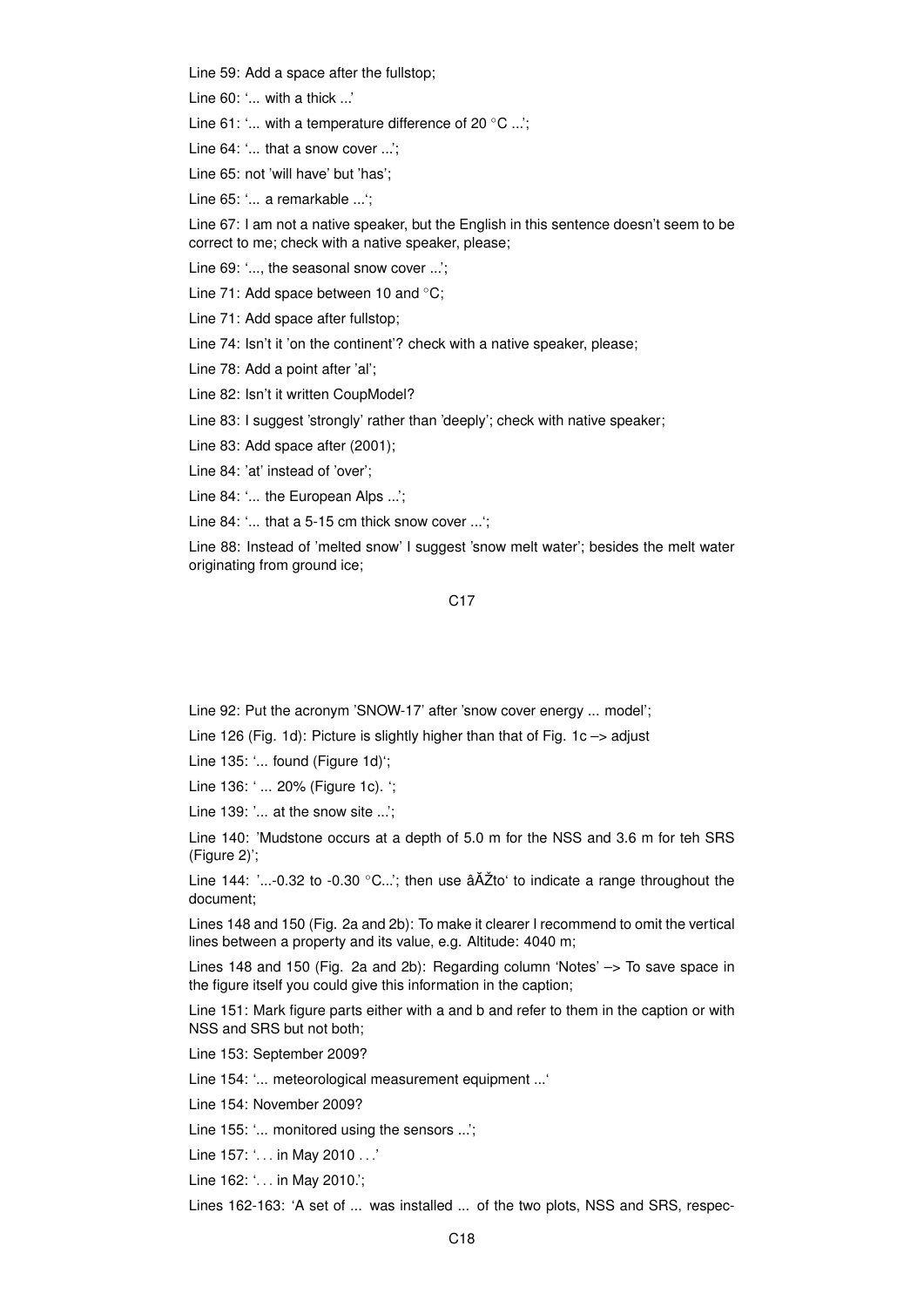tively.'

Lines 165-168: '... were added at the NSS and the SRS, while an ultrasonic snow depth sensor and a sensor measuring the soil thermal flux at shallow depths were installed only at the NSS.';

Line 170 (Table 1): Use small letter at the beginning; also for soil temperature;

Line 170 (Table 1): Under the name 'types' you are mixing parameters (e.g. AT&H) and measuring intsruments (e.g. barometer or rain gauge) –> harmonize, please; use singular, e.g. 'Type of probe';

Line 170 (Table 1): 'Measuring range' instead of 'Ranges';

Line 170 (Table 1): 'Number of probes' instead of 'Numbers';

Line 170 (Table 1): In order to save space you could use small superscript numbers directly after the probe type;

Line 177: Add space: 6 cm;

Line 178: '... are thus needed ...'; then you can omit: 'because ... rapidly';

Line 182: '... to the automatic data logger CR3000.';

Line 183: instead of 'that ... when' use 'after';

Line 184: '... station, data were often not recorded during night at the SRS.':

Line 185: '... area differing between seasons.';

Line 191: Distance between the three pictures are slightly not the same as well as their height  $\rightarrow$  adjust;

Line 193: 'soil temperature data acquisition' or 'soil temperature measurement';

Line 207: '... two parallel steel rods which are 300 mm long, 3.2 mm in diameter and separated by a distance of 32 mm.';

C19

Line 213: Not 'laid by drilling' but 'installed in a bore hole';

Line 214: 'installed' instead of 'laid';

Line 214: '... reaches its maximum thawing penetration.';

Line 216: 'or' instead of 'and';

Line 217: '... were thus due ...';

Line 219: '... extended from the ground surface to 3.6 m depth?';

Line 220: Not 'laid' but 'installed' (2 times in this line);

Line 224: Not 'by' but 'in'

Line 224: Instead of 'wouldn't' I would say 'shouldn't';

Line 226: '... water content in the thawed soil ...'?

Line 237: Why do you say 'surface snow cover' instead of simply 'snow cover'? As the snow cover is always deposited on the surface this word is dispensable;

Line 239 (Firg. 4): Curves are too thick (only in pdf?); add horizontal lines as visual orientation;

Lines 246, 248, 252: Use past tense because it occurred in 2014; check whole manuscript and use past tense for all events which were finished in the past;

Line 246: Check with editor if this date format is ok; However, the date format should be the same throughout the document which is not the case, e.g. line 245 (December 2013) differs from line 240 (2012.12);

Line 260: Add space after fullstop;

Line: 277: 'Figure 7' but not 'figure 7';

Line 280 (Fig. 7): Indicate at least one negative isotherm;